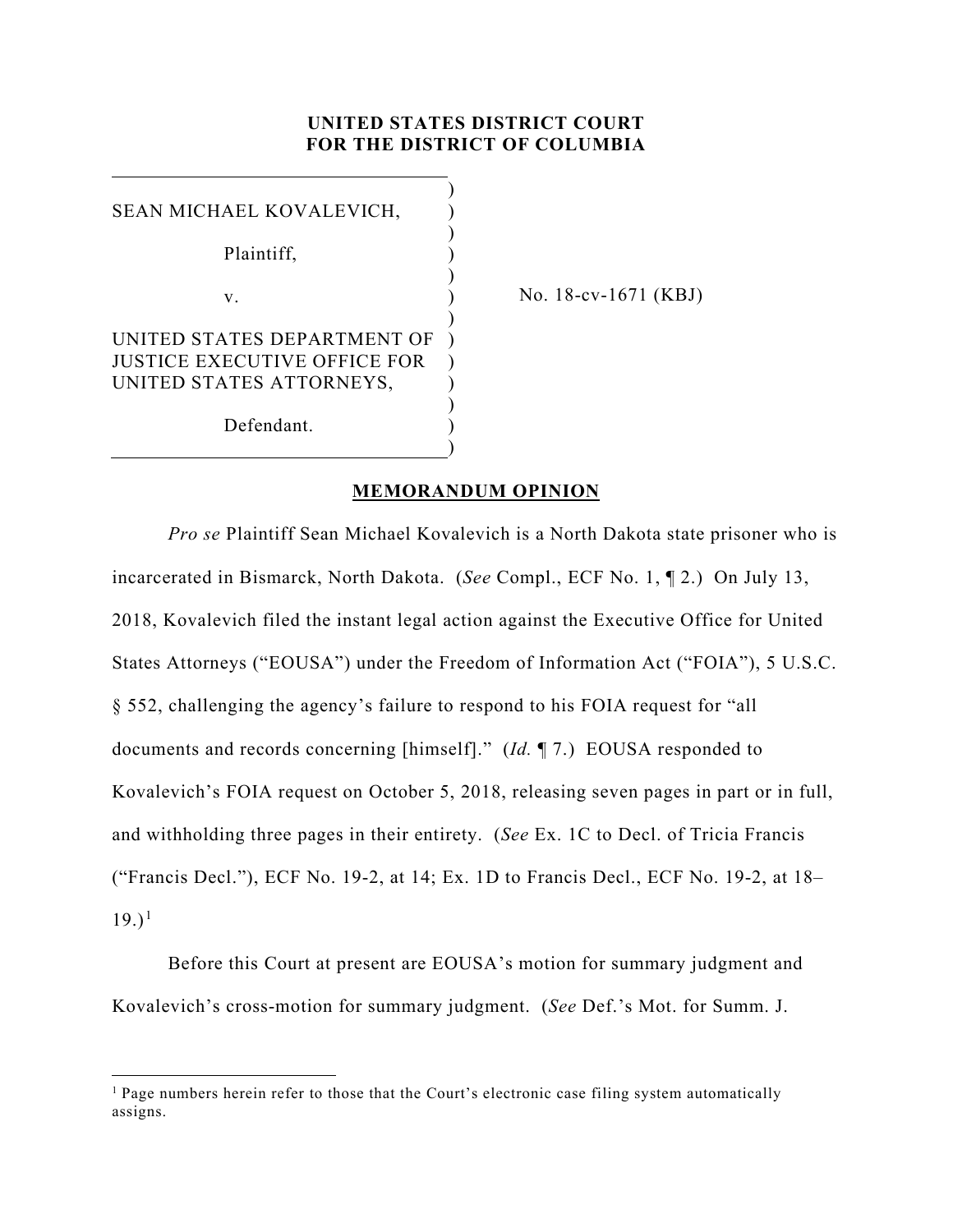("Def.'s Mot."), ECF No. 19; Pl.'s Opp'n to Def.'s Mot. & Cross-Mot. for Summ. J. ("Pl.'s Cross-Mot."), ECF No. 22.) EOUSA argues in its motion that it has discharged its obligations under the FOIA, because it conducted an adequate search for responsive records and produced all reasonably segregable non-exempt information. (*See* Def.'s Mem. in Supp. of Mot. for Summ. J. ("Def.'s Mem."), ECF No. 19-1, at 2–8.) Kovalevich's cross-motion for summary judgment concedes that EOUSA has complied with its duties under the FOIA (*see* Pl.'s Cross-Mot. at 3), but insists that he is entitled to attorney's fees and costs because his lawsuit prompted EOUSA to release the requested records (*see id.* at 3–4).

For the reasons explained fully below, this Court has determined that EOUSA's motion for summary judgment is moot, because Kovalevich has effectively withdrawn his challenge to the agency's compliance with the FOIA. And the Court has further concluded both that Kovalevich cannot recover attorney's fees as a *pro se* plaintiff and that the parties have failed to brief the issue of litigation costs adequately. Therefore, both parties' motions for summary judgment will be **DENIED**. A separate Order consistent with this Memorandum Opinion will follow.

#### **I. BACKGROUND**

## **A. Kovalevich's FOIA Request**

On or around March 19, 2017, Kovalevich sent a request to the United States Attorney's Office for the District of North Dakota ("USAO") under the FOIA and the Privacy Act, 5 U.S.C. § 552a, requesting "all documents or records maintained by [the USAO] concerning [himself]." (Ex. 1A to Francis Decl., ECF No. 19-2, at 8; *see also*  Compl. ¶ 7.) The USAO forwarded Kovalevich's request to EOUSA a few days later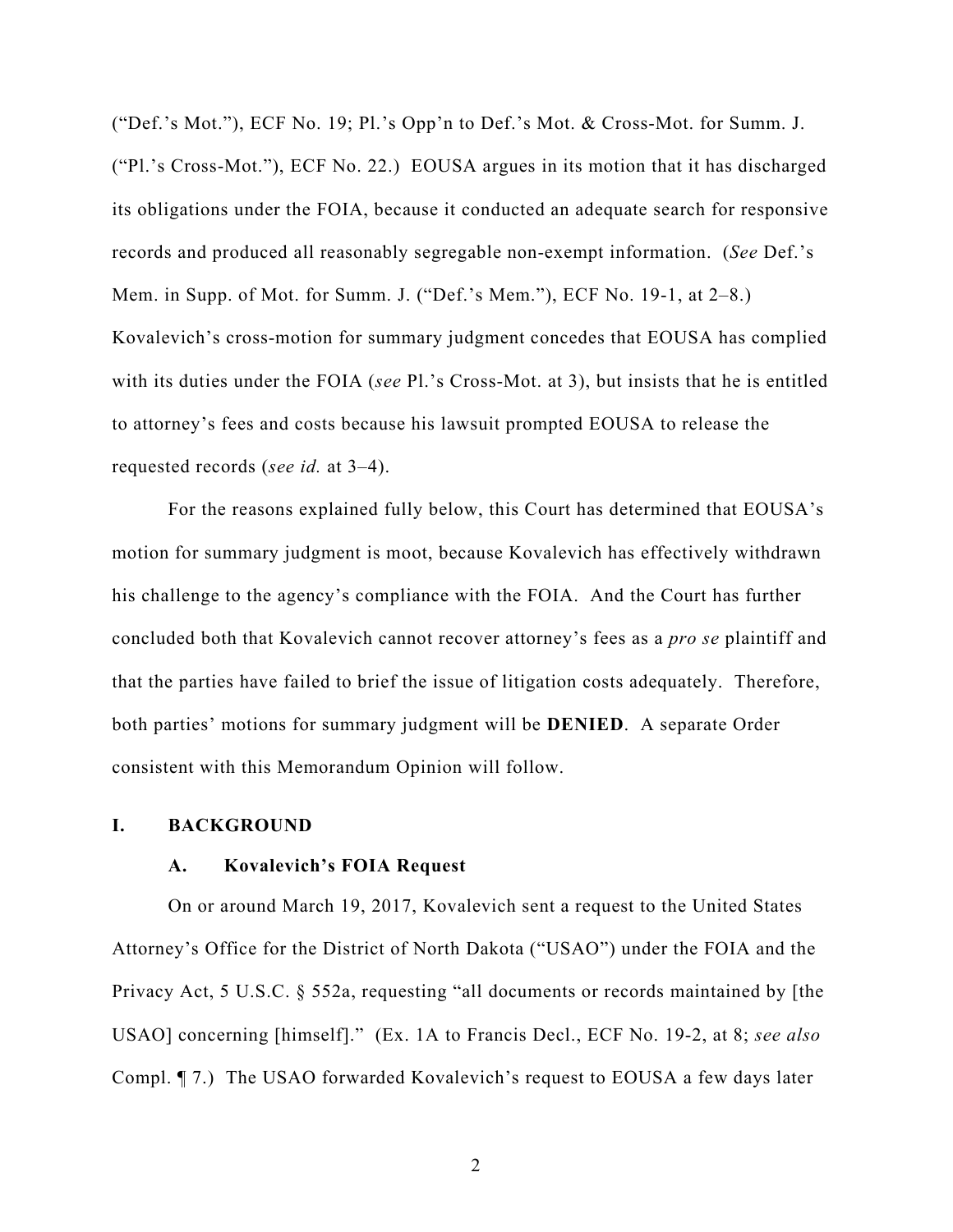(*see* Ex. 1 to Compl., ECF No. 1-1, at 1), and EOUSA sent Kovalevich a letter on May 30, 2017, acknowledging receipt of the request (*see* Ex. 2 to Compl., ECF No. 1-2, at 1). In its letter, EOUSA also informed Kovalevich that his request had been classified as "complex," because it required gathering "records from one or more field offices, and involve[d] many voluminous records and/or require[d] consultation with another agency/component with a substantial interest in the subject-matter[.]" (*Id*.) Consequently, EOUSA invoked its authority under the FOIA to "extend[] the [twentyday] time limit to respond to [Kovalevich's] request for ten additional days." (*Id.* (citing 5 U.S.C. § 552(a)(6)(B)(i)).) EOUSA also advised Kovalevich that, because "[s]imple requests usually receive a response in approximately 30 business days, whereas complex requests necessarily take longer[,]" he should "modify and narrow the scope of [his] request" to "avoid delay and reduce [any] potential fees[.]" (*Id.* at 1–2.)

In response to EOUSA's letter, Kovalevich allegedly agreed to reduce the scope of his request to the records that could be produced at no charge. (Compl. ¶ 8.) After seven months passed without receiving any response from EOUSA, however, Kovalevich sent a follow-up letter to the agency reaffirming his request for records. (Ex. 3 to Compl., ECF No. 1-3, at 1.) When EOUSA did not respond to that correspondence either, Kovalevich filed an administrative appeal with the Office of Information Policy ("OIP") on March 14, 2018, asserting that EOUSA had failed to comply with the FOIA's response deadline, and that he no longer wished to narrow the scope of his request. (*See* Ex. 4 to Compl., ECF No. 1-4, at 1–3.) OIP responded to Kovalevich's appeal on June 15, 2018, and informed him that, because EOUSA had not yet made any adverse determination concerning his FOIA request, there was nothing for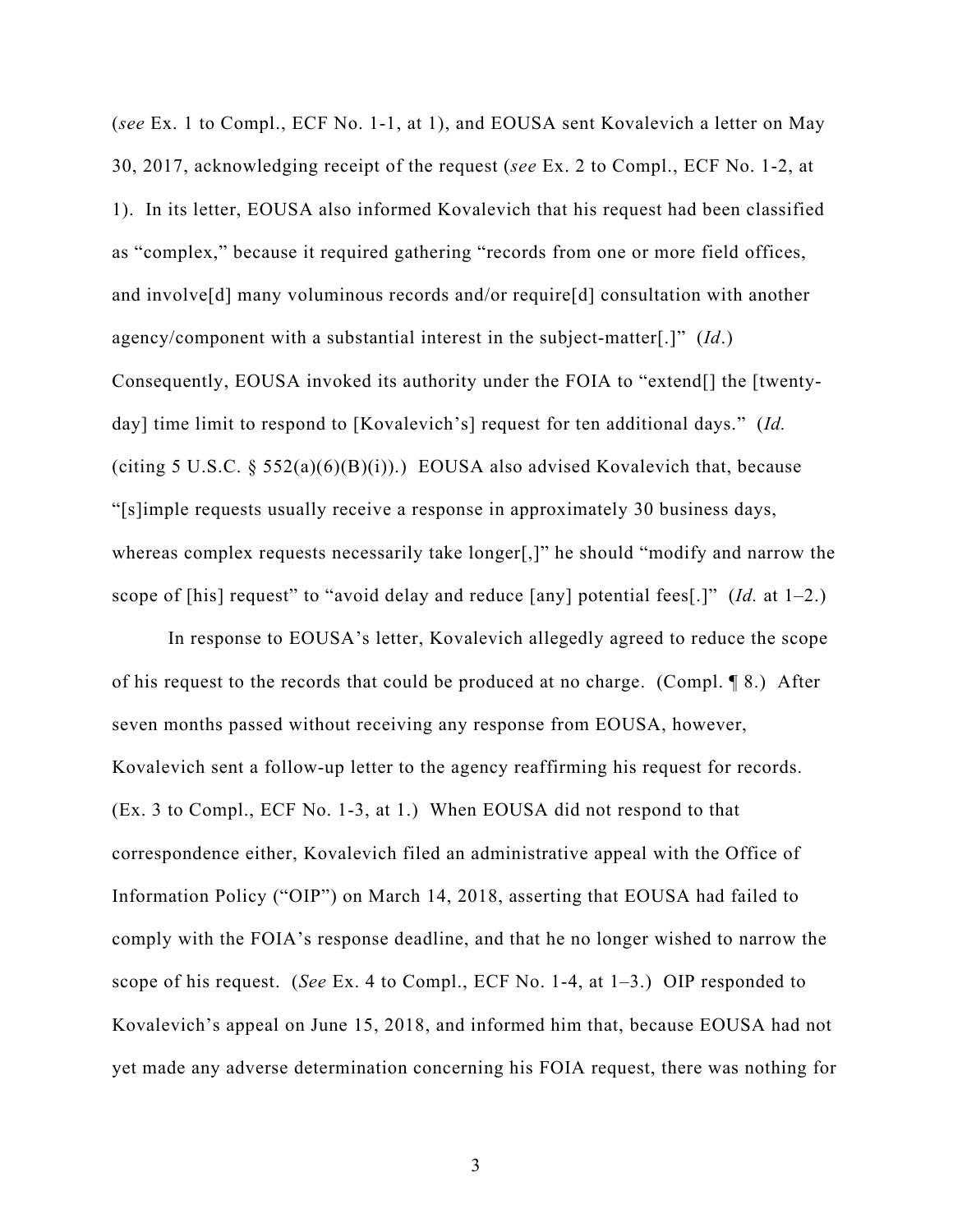OIP "to consider on appeal." (Ex. 6 to Compl., ECF No. 1-6, at 1.) Nevertheless, OIP assured Kovalevich that it had "contacted EOUSA and ha[d] been advised that [his] request [was] currently being processed." (*Id.*)

# **B. Kovalevich's Complaint And EOUSA's Release Of Records**

Kovalevich waited one more month for a response from EOUSA, to no avail, and on July 13, 2018, he filed the instant legal action. (*See* Compl. at 1.) In his complaint, Kovalevich alleged that EOUSA had violated the FOIA by failing to respond to his request within the statutory time limit (*id.* ¶¶ 15–16), and that EOUSA had "deceived [him] into limiting the scope of his request" by "suggesting that the [circumscribed] request could . . . be processed within 30-days" (*id.* ¶ 19). For relief, Kovalevich asked this Court to require EOUSA to release all records responsive to his "original request" at no charge; declare that EOUSA's actions violated the FOIA; and enjoin EOUSA "from relying on the deceptive practice" of asking requestors to limit the scope of their FOIA requests "by implying that the request will be processed on average within 30 workdays when the Agency has no intention of doing so." (*Id.* ¶ 22.) Kovalevich also asked the Court to find that EOUSA's actions "were so flagrant as to be arbitrary and capricious" and to both refer the matter "to Special Counsel for investigation" and award him attorney's fees and costs. (*Id.*)

EOUSA responded to Kovalevich's FOIA request on October 5, 2018; it ultimately released five pages in full and two in part. (*See* Ex. 1C to Francis Decl. at 14; Ex. 1D to Francis Decl. at 18–19.) The agency also withheld from disclosure three pages that allegedly contained attorney work product and personal identifying information, and it referred an unspecified number of records to the Bureau of Indian Affairs. (*See* Ex. 1D to Francis Decl. at 19.)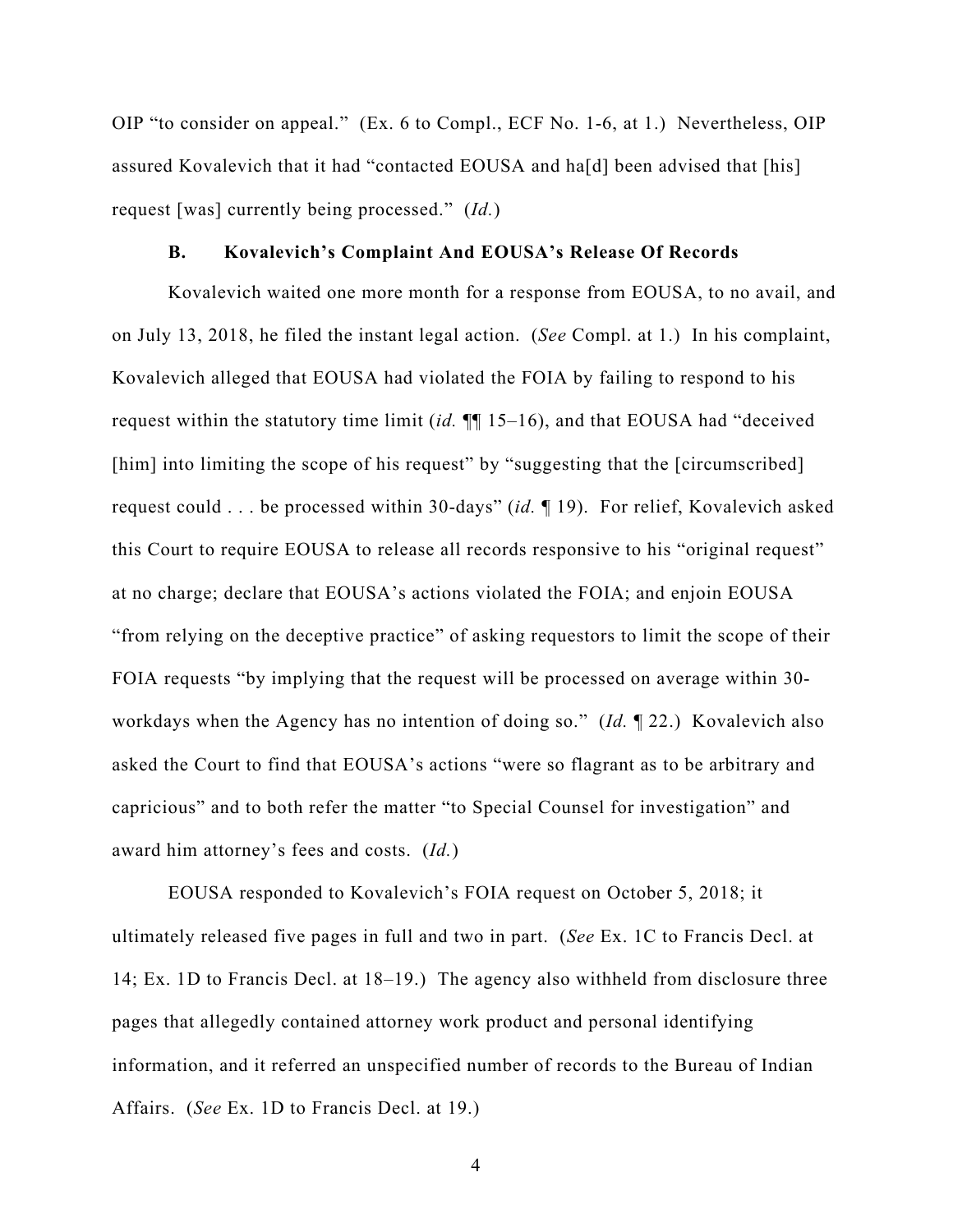## **C. The Instant Motions**

On March 15, 2019, following its production of records to Kovalevich, EOUSA moved for summary judgment. (*See* Def.'s Mot. at 1.) In its motion, EOUSA provides detailed declarations that describe its search for records in response to Kovalevich's request and explain its reasons for withholding or redacting information pursuant to FOIA Exemptions 5, 6, and 7(C). (*See* Def.'s Mem. at 2–8; *see also* Decl. of Derek G. Solberg, ECF No. 19-3, ¶¶ 6–13; Francis Decl. ¶¶ 6–22; *Vaughn* Index, Ex. 1E to Francis Decl., ECF No. 19-2, at 22–23.) Based on these declarations, EOUSA contends that it has discharged its duties under the FOIA, and that judgment should be entered in its favor, because its search was adequate, its withholdings were proper, and it has produced all reasonably segregable non-exempt records. (*See* Def.'s Mem. at 2, 4–8.)

Kovalevich has filed a cross-motion for summary judgment, in which he concedes that EOUSA has "complied with [its] obligations under [the] FOIA." (Pl.'s Cross-Mot. at 3.) Given that concession, Kovalevich does not pursue any arguments concerning the claims in his complaint that relate to the agency's handling of his FOIA request; instead, his cross-motion focuses exclusively on his request for attorney's fees and costs. (*See id.* at 3–4.) Specifically, Kovalevich contends that he is entitled to a fee award because his lawsuit prompted EOUSA to change its "position" of "noncompliance with the requirements of [the] FOIA" and caused the agency to release the requested records. (*Id.* at 4.) For that reason, Kovalevich argues that he "'substantially prevailed'" in the litigation (*id.* at 3 (quoting 5 U.S.C. § 552(a)(4)(E))), and that he should therefore be compensated for "the considerable time spent preparing and litigating this action" (*id.* at 4).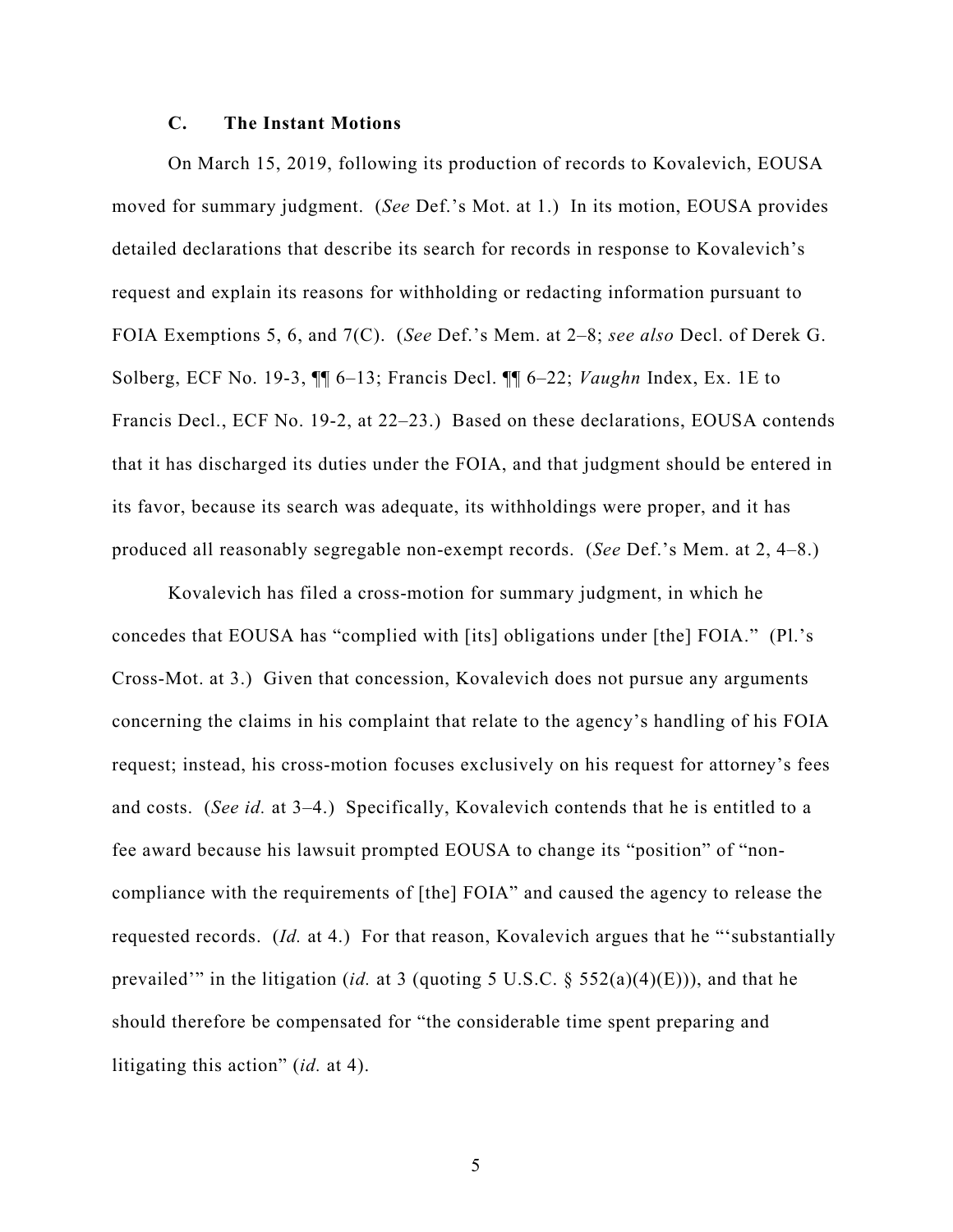EOUSA opposes Kovalevich's request for a fee award, asserting that *pro se*  plaintiffs are not eligible for attorney's fees under the FOIA (*see* Def.'s Opp'n to Pl.'s Cross-Mot. for Summ. J. ("Def.'s Opp'n"), ECF No. 24, at 1–2), and that Kovalevich's minimal success in the litigation does not merit an award of litigation costs (*see id.* at 2–3; *see also id.* (arguing that Kovalevich "barely received any" of the documents he requested, as the agency "referred the majority of . . . records to the Bureau of Indian Affairs for response")). EOUSA thus urges the Court to deny Kovalevich's motion and dismiss the case. (*See id.* at 3.)

## **II. DISCUSSION**

The parties' actions during the course of this litigation have significantly narrowed the questions presented for this Court's review. As just explained, EOUSA has now produced seven records (in full or in part) in response to Kovalevich's FOIA request, and Kovalevich readily admits that EOUSA has fulfilled its obligations under the FOIA. These developments have two implications for the pending motions. First, based on the statements made in Kovalevich's cross-motion for summary judgment, the Court construes his concession as a withdrawal of his claim regarding EOUSA's alleged failure to comply with the FOIA. (*See* Pl.'s Cross-Mot. at 3.) As a result, EOUSA's motion for summary judgment, which is predicated on Kovalevich's allegations of noncompliance, must be denied as moot. *See, e.g.*, *Schoenman v. FBI*, 575 F. Supp. 2d 136, 147 (D.D.C. 2008). Second, to the extent that any substantive challenges to EOUSA's handling of Kovalevich's FOIA request remain (*see, e.g.*, Compl. ¶ 19 (alleging that EOUSA deceived Kovalevich into limiting the scope of his request)), such challenges have become moot as well, given that EOUSA has produced the requested records.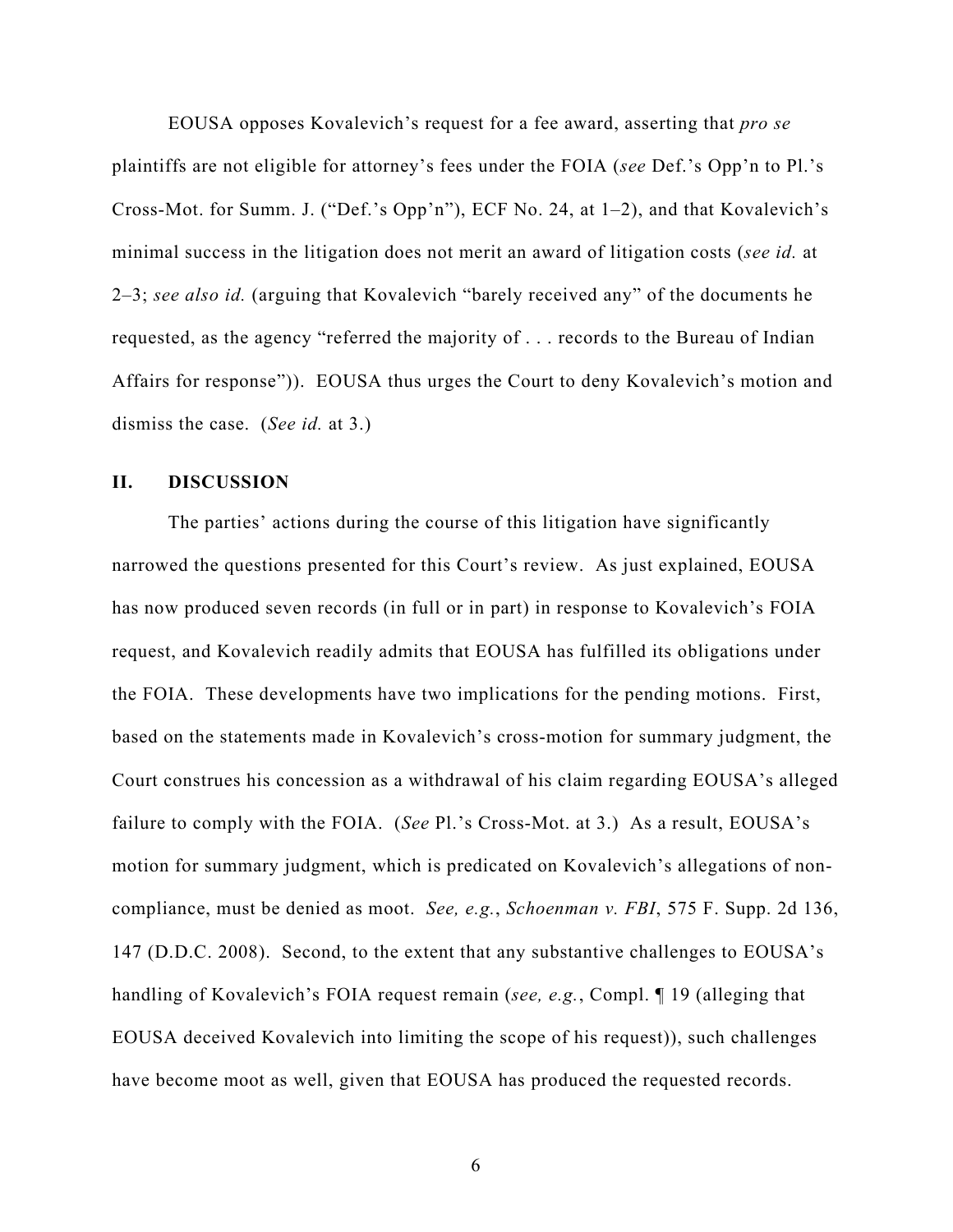*Bayala v. U.S. Dep't of Homeland Sec.*, 827 F.3d 31, 34 (D.C. Cir. 2016). It is well established in this circuit that "once all requested records [have been] surrendered, federal courts have no further statutory function to perform[,]" no matter how allegedly "fitful or delayed the release of information under the FOIA may" have been. *Perry v. Block*, 684 F.2d 121, 125 (D.C. Cir. 1982). [2](#page-6-0)

Thus, the sole question remaining in this case is whether Kovalevich has demonstrated his entitlement to attorney's fees and costs. The Court concludes that he has not, for at least two reasons. First, and foremost, it is clear beyond cavil that "*pro se* non-attorney[s] may not recover attorney fees under [the FOIA]." *Benavides v. Bureau of Prisons*, 993 F.2d 257, 260 (D.C. Cir. 1993). And while *pro se* litigants may seek *costs* under the FOIA, *see Gerhard v. Fed. Bureau of Prisons*, 258 F. Supp. 3d 159, 165 (D.D.C. 2017), this Court is not in a position to evaluate Kovalevich's request for costs at this time, because the parties have failed to brief the issue adequately.

In order to grant a plaintiff's request for costs, a court must find that the plaintiff "is both eligible and entitled to such an award." *Wren v. U.S. Dep't of Just*., 282 F. Supp. 3d 216, 225 (D.D.C. 2017). A plaintiff is eligible for costs if he "substantially prevailed" in the lawsuit by, for instance, securing a "voluntary or unilateral change in position by the agency, if the [plaintiff's] claim is not

<span id="page-6-0"></span><sup>2</sup> Insofar as Kovalevich has attempted to characterize his challenges to EOUSA's handling of his FOIA request as an unlawful policy or practice under the FOIA, or as a separate claim under the Administrative Procedure Act ("APA"), 5 U.S.C. § 701 *et seq.*, the Court rejects both attempts. For one thing, Kovalevich has not alleged a single fact suggesting that EOUSA has adopted such a policy or practice. *See, e.g.*, *Am. Ctr. for L. & Just. v. U.S. Dep't of State*, 249 F. Supp. 3d 275, 281–82 (D.D.C. 2017). And while Kovalevich's complaint appears to assert claims for relief under both the FOIA and the APA, his APA claim cannot proceed, both because it is duplicative of his FOIA claim (*see* Compl.  $\P$  $16-21$ )—and also because the FOIA offers an adequate remedy for Kovalevich's challenges to EOUSA's response, *see Inst. for Pol'y Stud. v. CIA*, 885 F. Supp. 2d 120, 153–54 (D.D.C. 2012) (holding that the FOIA provides an adequate remedy for challenges to an agency's response to a FOIA request, and that courts lack authority to review such challenges separately under the APA).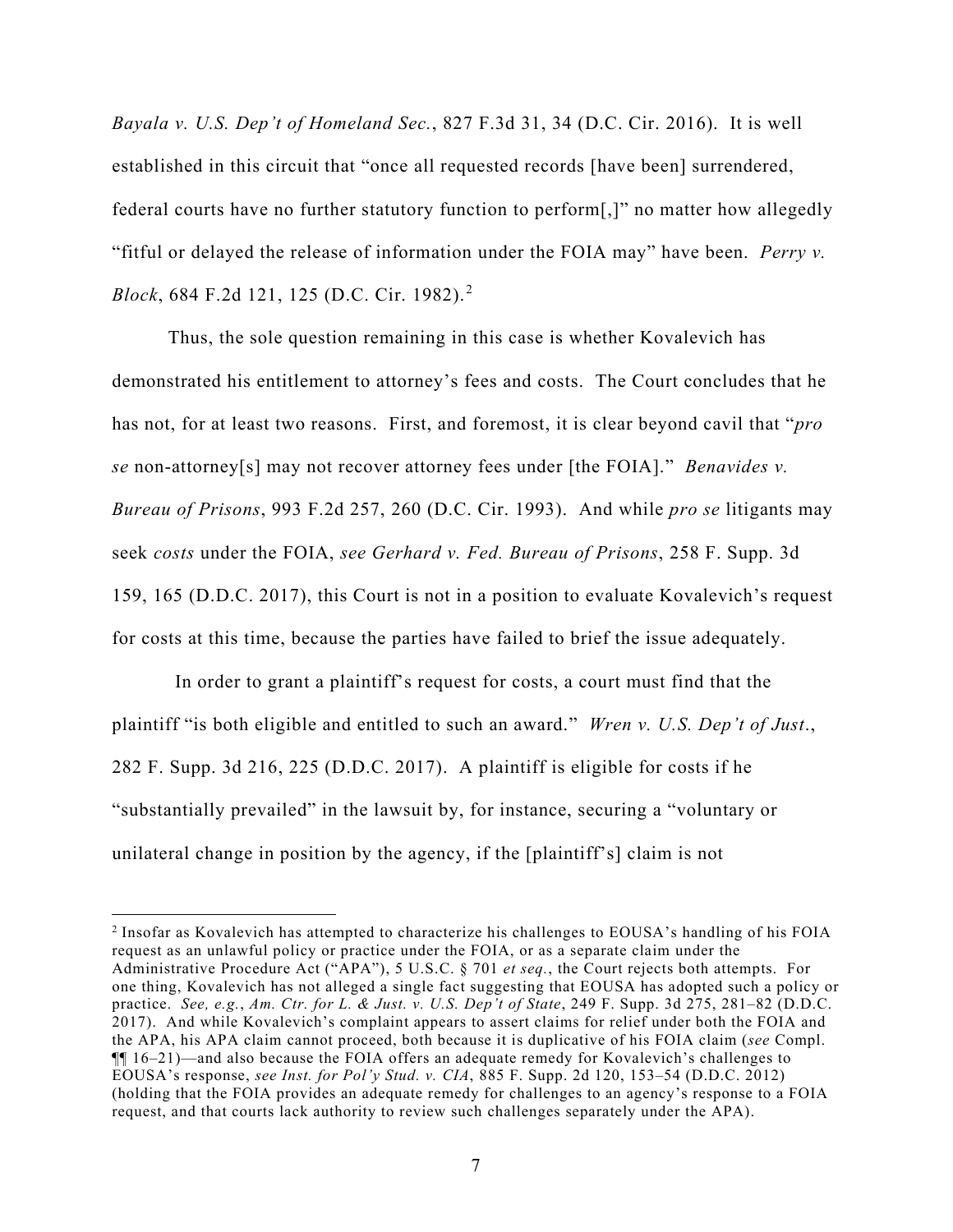insubstantial." 5 U.S.C.  $\S$  552(a)(4)(E)(ii). And a plaintiff will be entitled to recover his costs if the court finds that an award is warranted under the particular facts of the case—a determination that courts typically make by considering "(1) the public benefit derived from the case; (2) the commercial benefit to the plaintiff; (3) the nature of the plaintiff's interest in the records; and (4) whether the government ha[d] a reasonable basis for withholding the requested information." *Kretchmar v. FBI*, 882 F. Supp. 2d 52, 59 (D.D.C. 2012).

In the instant case, the parties have briefed only Kovalevich's *eligibility* for costs, omitting any discussion of his entitlement to such an award. (*See* Pl.'s Cross-Mot. at 3–4; Def.'s Opp'n at 1–3.) Thus, the second reason that Kovalevich's crossmotion cannot be granted is that the parties have not provided the Court with sufficient information to assess Kovalevich's request for costs properly and in accordance with the applicable legal standards. Therefore, the Court will deny Kovalevich's request for costs without prejudice, and will permit Kovalevich to renew his request through a separate motion, should he elect to do so.

### **III. CONCLUSION**

For the foregoing reasons, and as set forth in the Order that accompanies this Memorandum Opinion, the Court concludes that Kovalevich's complaint must be **DISMISSED** for lack of jurisdiction given Kovalevich's withdrawal of his claim regarding the agency's compliance with the FOIA. The Court further concludes that EOUSA's motion for summary judgment must be **DENIED AS MOOT**, and Kovalevich's cross-motion for summary judgment must be **DENIED**. However, if Kovalevich seeks to reassert his request for litigation costs, he may file a motion for